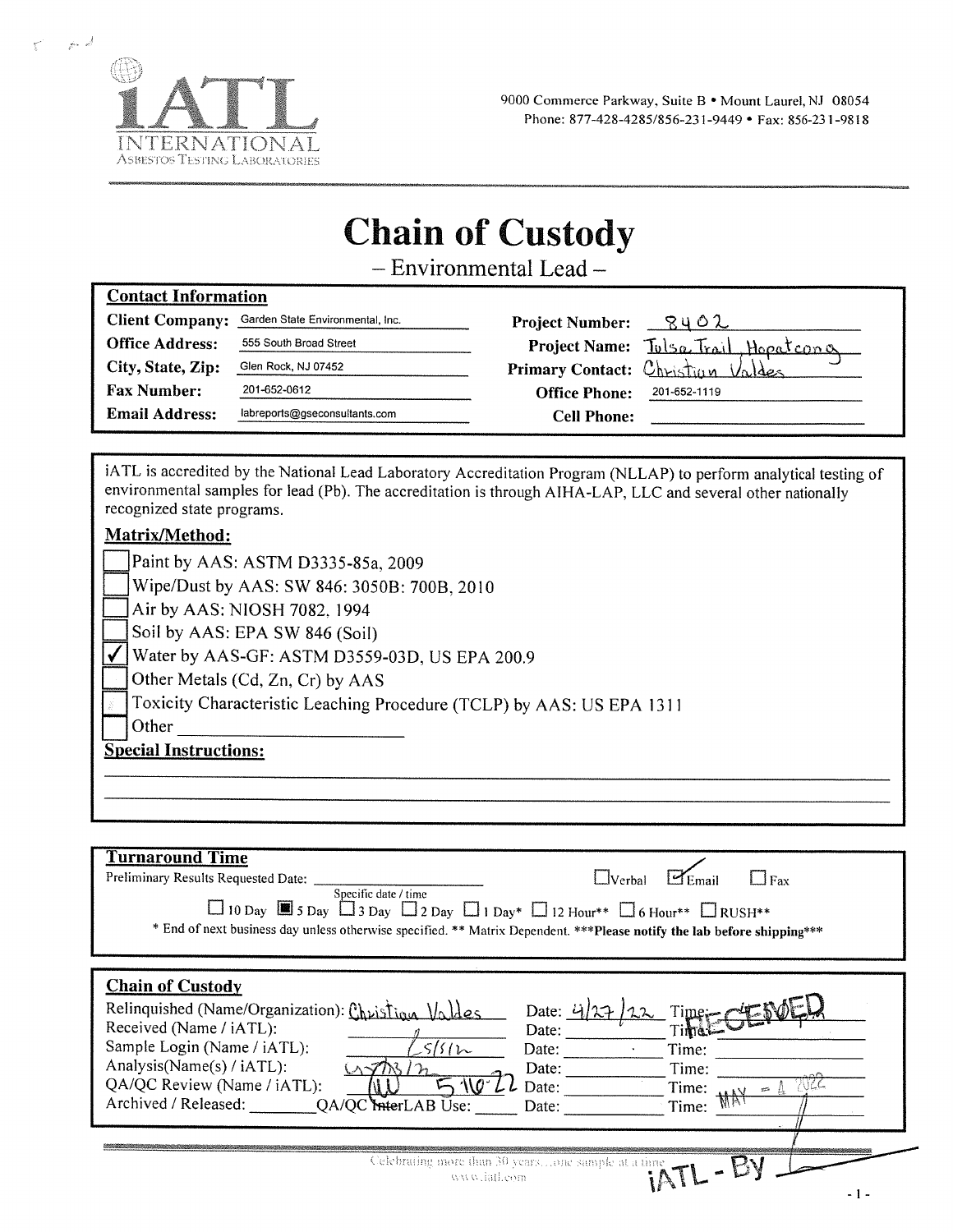

## **Sample Log**

-Environmental Lead-

Client: Garden State Environmental, Inc. Project: Tulsa Trail, Hopateona

Sampling Date/Time: 423  $1.00 \rho m$ 

|                        |         |                                 |              |                         |                                  | Acidified no s/llba        | 1/5            |
|------------------------|---------|---------------------------------|--------------|-------------------------|----------------------------------|----------------------------|----------------|
| <b>Client Sample #</b> | iATL#   | Location/<br><b>Description</b> | Flow<br>Rate | <b>Start</b><br>End     | <b>Sampling</b><br>time (min)    | Area $(ft2)$<br>Volume (L) | <b>Results</b> |
| HT-1-5-05A             | 7421830 | <u>thich Cofe</u>               |              | 1.08                    | inited                           |                            |                |
| <u>HT-1-WC 02A</u>     | 7421831 | Hall by B-3                     |              | 109                     | intial                           |                            |                |
| <u> HT-1-BF-O2A</u>    | 7421832 | <u>llall leg B-3</u>            |              | 1:10                    | <u>initiol</u>                   |                            |                |
| $HT - 5 - OLA$         | 7421833 | Witchen Camp B                  |              | $\mathbf{N}:\mathbf{N}$ | artin                            |                            |                |
| $HFL-S-OSA$            | 7421834 | Kitchen Comp                    |              | $1 - 12$                | $\mathcal{I} \subset \mathbb{R}$ |                            |                |
| <u>HT-1-WC-OIA</u>     | 7421835 | <u>llall by Canf. Room</u>      |              | :13                     | hita)                            |                            |                |
| $HT - LBF - OIA$       | 7421836 | Hall by Canp. Racm              |              | 1:14                    | لأنباش                           |                            |                |
| $HIF-S-OIA$            | 7421837 | Main Office K.                  |              | .15                     | <u>enites I</u>                  |                            |                |
| $H - 1 - UC - O3A$     | 7421838 | Hallby Room 16                  |              | 1.16                    | mites l                          |                            |                |
| <u> HT-1-BF-03A</u>    | 7421839 | Hall by Room 16                 |              | 1:17                    | inited                           |                            |                |
| $HT - 1 - S - O6A$     | 7421840 | <u>Nurs Room</u>                |              | 1.18                    | inteel                           |                            |                |
| $H[-1.00 - O4A]$       | 7421841 | <u>llall by Room 6</u>          |              | 1:19                    | مناكس                            |                            |                |
| <u> HT-1-BF-04A</u>    | 7421842 | Hall by Room 6                  | ┯            | $ \cdot \rangle$        | inter                            |                            |                |
| <u> HF1-S-07A</u>      | 7421843 | Room 23                         |              | 1:23                    | inter                            |                            |                |
| $117 - 4 - 13 - 154$   | 7421844 |                                 |              |                         |                                  |                            |                |

\* = Insufficient Sample Provided to Perform QC Reanalysis (<200mg)

\*\* = Insufficient Sample Provided to Analyze (<50mg) \*\*\*= Matrix / Substrate Interference Possible

7421845

FB = Method Requires the submittal of blank(s).  $ML = Multi L$  is wastrate mergerence rosstore<br>FB = Method Requires the submittal of blank(s).  $ML = Multi L$  awered Sample. May result in inconsistent results.<br>These **preliminary results** and data upon which these results are based, has been accurately supplied by the client. These results may not have been reviewed by the Laboratory Director.  $d_{\nu\rho}$  ( $d_{\alpha}k$ Final Certificate of Analysis will follow these preliminary results. The signed COA is to be considered the official results. All EPA, HUD, and NJDEP conditions apply.

<del>ing more than 30</del> years. Lone sample at a time 釆 bah  $k$ Csscreel VES

$$
\frac{\partial u}{\partial x} =
$$

 $101$ 

 $\overline{a}$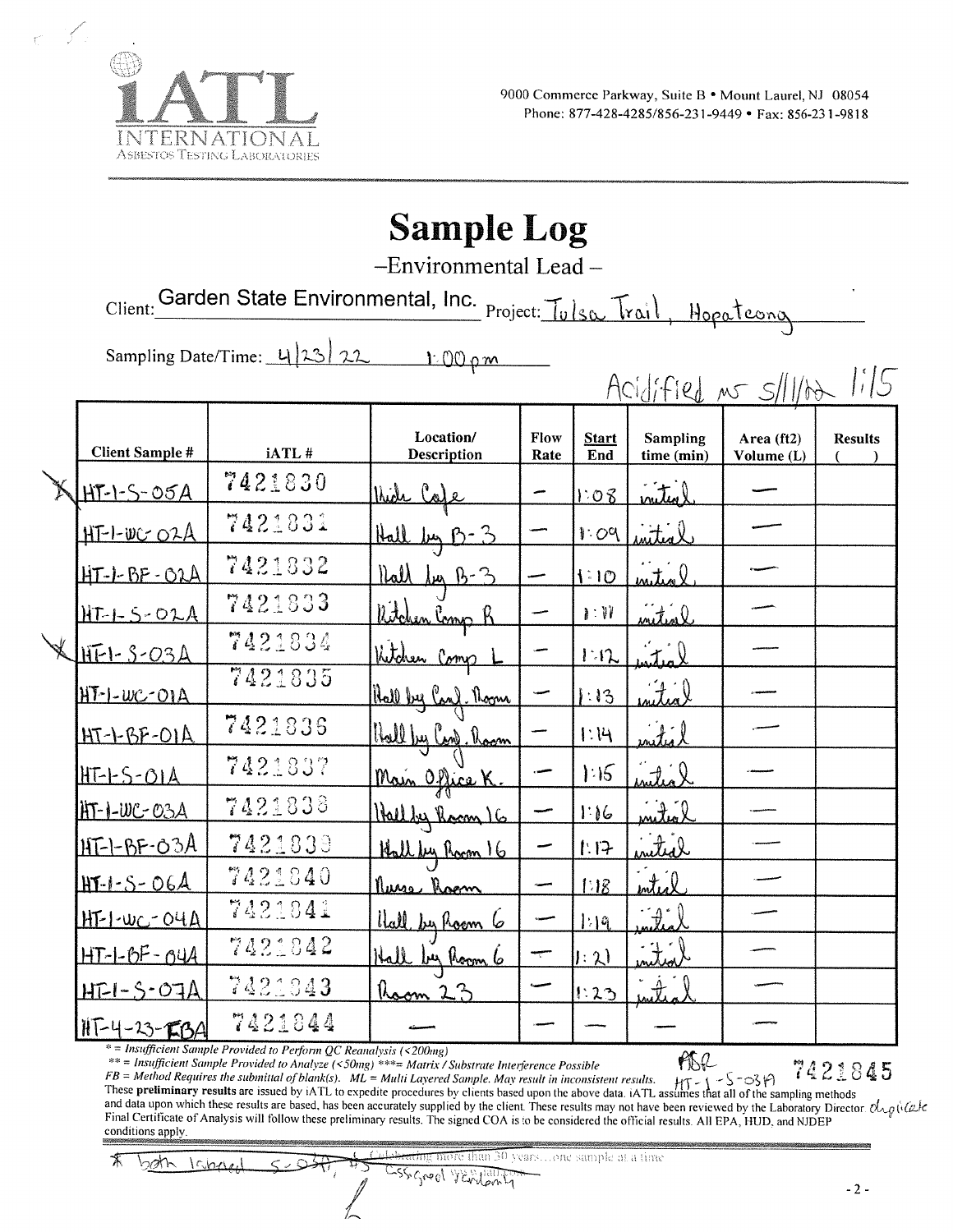

9000 Commerce Parkway Suite B Mt. Laurel, New Jersey 08054 Telephone: 856-231-9449 Email: customerservice@iatl.com

#### CERTIFICATE OF ANALYSIS

Client: Garden State Environmental, Inc. 555 S Broad St. Ste. K Glen Rock NJ 07452

Report Date: 5/13/2022 Report No.: 660337 - Lead Water Project: Tulsa Tail Hopatcong Project No.: 8402

Client: GAR373

### LEAD WATER SAMPLE ANALYSIS SUMMARY

| Lab No.:7421830<br>Client No.: HT-1-S-05A   | Location: Cafe<br>* Sample acidified to $pH < 2$ .                  | Result(ppb): 10.8 |
|---------------------------------------------|---------------------------------------------------------------------|-------------------|
| Lab No.:7421831<br>Client No.: HT-1-WC-02A  | Location: Hall By B-3<br>* Sample acidified to $pH < 2$ .           | Result(ppb):<1.00 |
| Lab No.:7421832<br>Client No.: HT-1-BF-02A  | Location: Hall By B-3<br>* Sample acidified to $pH < 2$ .           | Result(ppb):<1.00 |
| Lab No.: 7421833<br>Client No.: HT-1-S-02A  | <b>Location:</b> Kitchen Comp R<br>* Sample acidified to $pH < 2$ . | Result(ppb):9.00  |
| Lab No.: 7421834<br>Client No.: HT-1-S-03A  | Location: Kitchen Comp L<br>* Sample acidified to pH <2.            | Result(ppb):3.50  |
| Lab No.: 7421835<br>Client No.: HT-1-WC-01A | Location: Hall By Conf Room<br>* Sample acidified to $pH < 2$ .     | Result(ppb):<1.00 |
| Lab No.: 7421836<br>Client No.: HT-1-BF-01A | Location: Hall By Conf Room<br>$*$ Sample acidified to pH <2.       | Result(ppb):<1.00 |
| Lab No.:7421837<br>Client No.: HT-1-S-01A   | Location: Main Office K<br>* Sample acidified to $pH < 2$ .         | Result(ppb):<1.00 |
| Lab No.: 7421838<br>Client No.: HT-1-WC-03A | Location: Hall By Room 16<br>* Sample acidified to $pH < 2$ .       | Result(ppb):<1.00 |
| Lab No.: 7421839<br>Client No.: HT-1-BF-03A | Location: Hall By Room 16<br>* Sample acidified to pH <2.           | Result(ppb):<1.00 |

Please refer to the Appendix of this report for further information regarding your analysis.

| Date Received: | 5/4/2022     |
|----------------|--------------|
| Date Analyzed: | 05/13/2022   |
| Signature:     | トーアレイ        |
| Analyst:       | Chad Shaffer |

Approved By:

a Juan fall

Laboratory Director Frank E. Ehrenfeld, III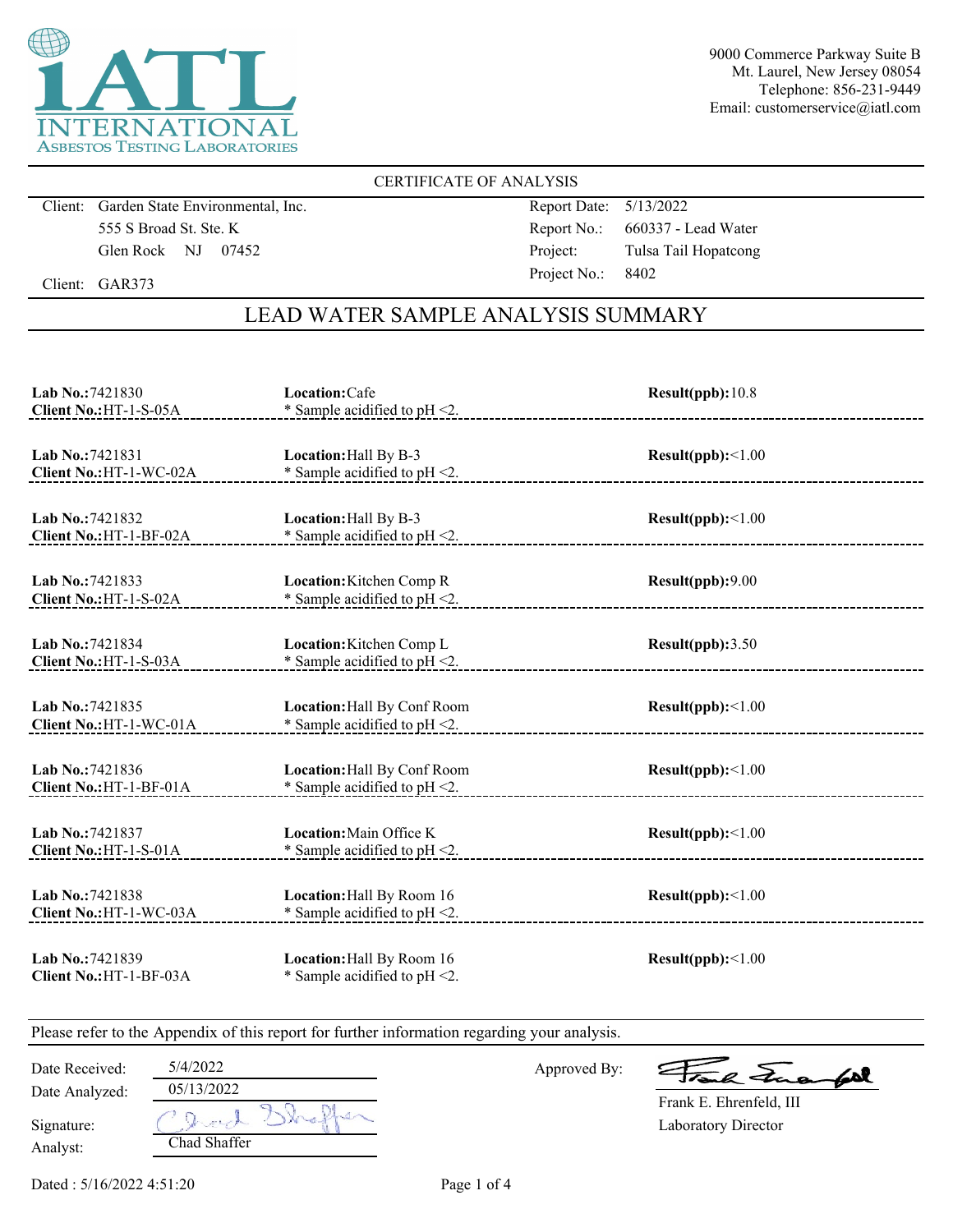

9000 Commerce Parkway Suite B Mt. Laurel, New Jersey 08054 Telephone: 856-231-9449 Email: customerservice@iatl.com

#### CERTIFICATE OF ANALYSIS

Client: Garden State Environmental, Inc. 555 S Broad St. Ste. K Glen Rock NJ 07452

Report Date: 5/13/2022 Report No.: 660337 - Lead Water Project: Tulsa Tail Hopatcong Project No.: 8402

Client: GAR373

## LEAD WATER SAMPLE ANALYSIS SUMMARY

| <b>Lab No.: 7421840</b><br>Client No.: HT-1-S-06A  | <b>Location:</b> Nurse Room<br>* Sample acidified to $pH < 2$ .          | Result(ppb):3.00         |
|----------------------------------------------------|--------------------------------------------------------------------------|--------------------------|
| <b>Lab No.: 7421841</b><br>Client No.: HT-1-WC-04A | <b>Location:</b> Hall By Room 6<br>* Sample acidified to $pH < 2$ .      | Result(ppb):<1.00        |
| <b>Lab No.:7421842</b><br>Client No.: HT-1-BF-04A  | <b>Location:</b> Hall By Room 6<br>* Sample acidified to $pH < 2$ .      | $Result(ppb): \leq 1.00$ |
| Lab No.: 7421843<br>Client No.: HT-1-S-07A         | Location: Room 23<br>* Sample acidified to $pH < 2$ .                    | $Result(ppb): \leq 1.00$ |
| Lab No.: 7421844<br>Client No.: HT-4-23-FBA        | Location:<br>* Sample acidified to $pH < 2$ .                            | $Result(ppb): \leq 1.00$ |
| Lab No.: 7421845<br>Client No.: HT-1-S-03A         | Location: Additional Sample Received<br>* Sample acidified to $pH < 2$ . | Result(ppb): 6.30        |

Please refer to the Appendix of this report for further information regarding your analysis.

| Date Received: | 5/4/2022     | Approved By: | Frank Fuerfol           |
|----------------|--------------|--------------|-------------------------|
| Date Analyzed: | 05/13/2022   |              | Frank E. Ehrenfeld, III |
| Signature:     |              |              | Laboratory Director     |
| Analyst:       | Chad Shaffer |              |                         |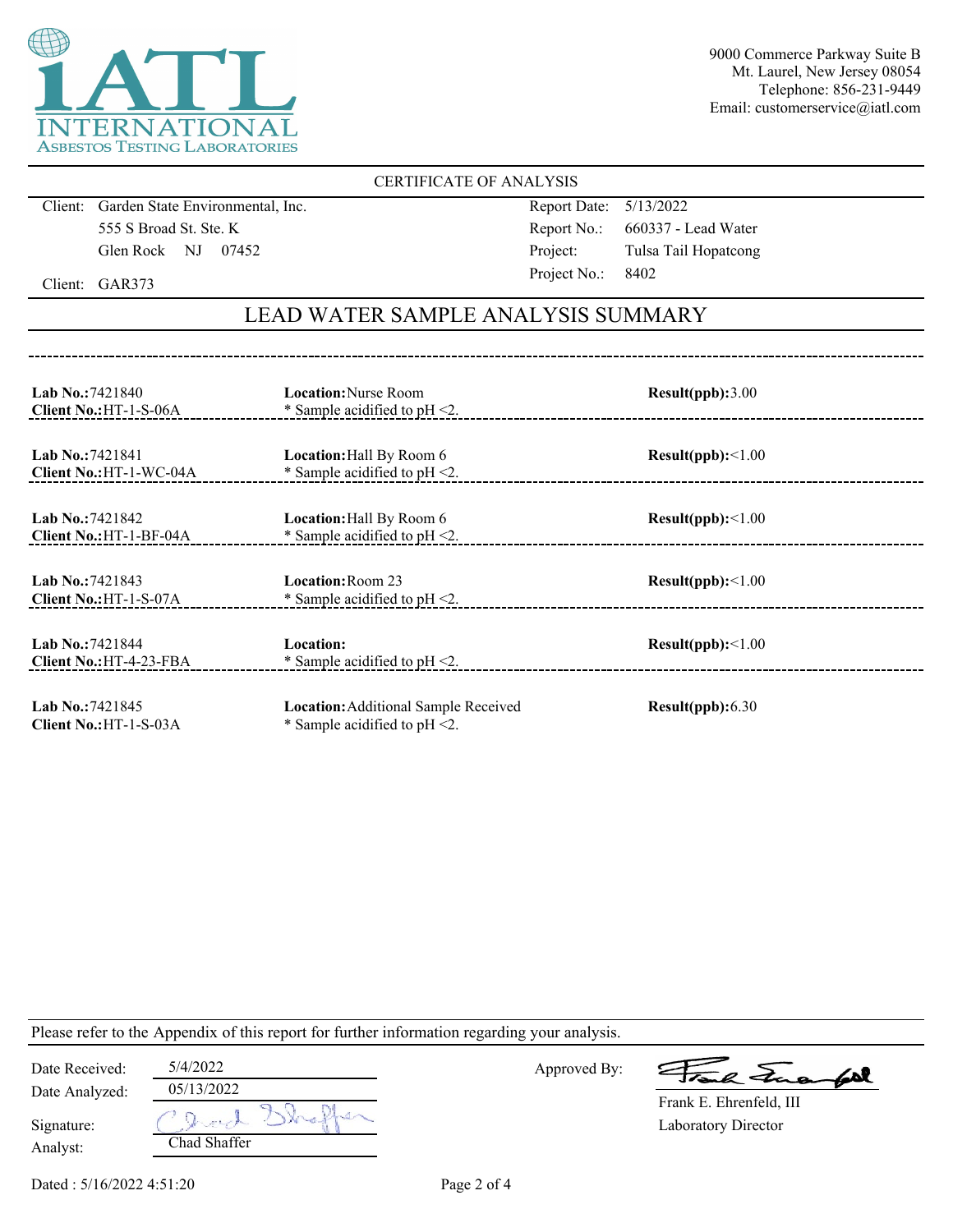

9000 Commerce Parkway Suite B Mt. Laurel, New Jersey 08054 Telephone: 856-231-9449 Email: customerservice@iatl.com

#### CERTIFICATE OF ANALYSIS

Client: Garden State Environmental, Inc. 555 S Broad St. Ste. K Glen Rock NJ 07452

Client: GAR373

Report Date: 5/13/2022 Report No.: 660337 - Lead Water Project: Tulsa Tail Hopatcong Project No.: 8402

## Appendix to Analytical Report:

**Customer Contact:** Send ALL Lab Reports **Analysis:** AAS-GF - ASTM D3559-08D

This appendix seeks to promote greater understanding of any observations, exceptions, special instructions, or circumstances that the laboratory needs to communicate to the client concerning the above samples. The information below is used to help promote your ability to make the most informed decisions for you and your customers. Please note the following points of contact for any questions you may have.

**iATL Customer Service:** customerservice@iatl.com **iATL OfficeManager:** ?wchampion@iatl.com **iATL Account Representative:** Kelly Klippel **Sample Login Notes:** See Batch Sheet Attached **Sample Matrix:** Water **Exceptions Noted:** See Following Pages

#### **General Terms, Warrants, Limits, Qualifiers:**

General information about iATL capabilities and client/laboratory relationships and responsibilities are spelled out in iATL policies that are listed at www.iATL.com and in our Quality Assurance Manual per ISO 17025 standard requirements. The information therein is a representation of iATL definitions and policies for turnaround times, sample submittal, collection media, blank definitions, quantification issues and limit of detection, analytical methods and procedures, sub-contracting policies, results reporting options, fees, terms, and discounts, confidentiality, sample archival and disposal, and data interpretation.

iATL warrants the test results to be of a precision normal for the type and methodology employed for each sample submitted. iATL disclaims any other warrants, expressed or implied, including warranty of fitness for a particular purpose and warranty of merchantability. iATL accepts no legal responsibility for the purpose for which the client uses test results. Any analytical work performed must be governed by our Standard Terms and Conditions. Prices, methods and detection limits may be changed without notification. Please contact your Customer Service Representative for the most current information.

This confidential report relates only to those item(s) tested and does not represent an endorsement by NIST-NVLAP, AIHA LAP LLC, or any agency of local, state or province governments nor of any agency of the U.S. government.

This report shall not be reproduced except in full, without written approval of the laboratory.

#### **Information Pertinent to this Report:**

Analysis by AAS Graphite Furnace: - ASTM D3559-08D Certification: - NYS-DOH No. 11021 - NJDEP No. 03863

#### **Note: These methods are analytically equivalent to iATL's accredited method;**

- USEPA 40CFR 141.11B

- USEPA 200.9 Pb, AAS-GF, RL <2 ppb/sample

- USEPA SW 846-7421 - Pb(AAS-GF, RL <2 ppb/sample)

Regulatory limit for lead in drinking water is 15.0 parts per billion as cited in EPA 40 CFR 141.11 National Primary Drinking Water Regulations, Subpart B: Maximum contaminant levels for inorganic chemicals.

All results are based on the samples as received at the lab. iATL assumes that appropriate sampling methods have been used and that the data upon which these results are based have been accurately supplied by the client.

Sample results are not corrected for contamination by field or analytical blanks.

PPB = Parts per billion. 1  $\mu$ g/L = 1 ppb MDL = 0.24 PPB Reporting Limit (RL) = 1.0 PPB